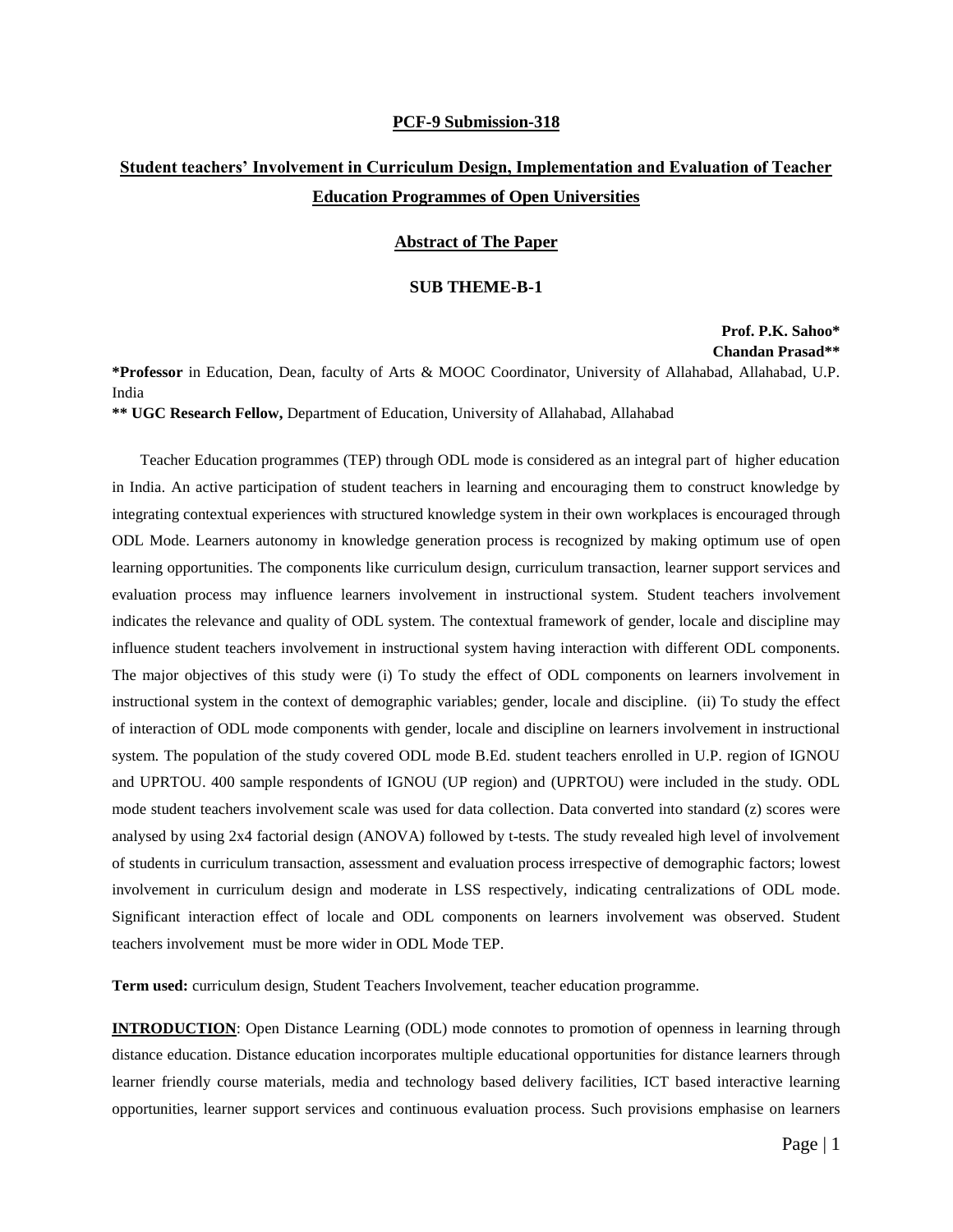self initiated participation in their learning and development. The open universities adopt alternative strategies to promote open learning of diversified groups of learners. ODL system is based on humanistic philosophy of education by insisting on holistic development of human being through liberal and democratic approach. The supremacy of learners is recognized in teaching learning process. Student teachers involvement in educational decision making is ensured through open learning resources and learner support system. Democratic and pluralistic values are interlinked with educational practices by enhancement of learner friendly approaches (Yadav & Lakshmi, (2003)). In such system learning is considered as experiential in nature where learners engage themselves in gaining learning experiences through individual and group efforts. The interpersonal relationships are also promoted for development of academic concepts, life skills and human values. Learner autonomy is promoted in deciding 'What' is to be learnt, 'How' learning will take place, 'Where' learning will occur, 'Who' will assist them for learning, with 'Whom' they will interact for enrichment of learning experiences, 'Which' experiences are valuable and meaningful for them, 'Whether' learning experiences have lead to their development and 'Where' to move after completion of studies. Open learning system encourages student teachers involvement in different stages of education in curriculum design, curriculum transaction process, learner support system and evaluation processes. Learner participation is encouraged in social cultural context to develop meaningful experiences related to different walks of life. The 'constructivist' perspective of learning is encouraged by facilitating different learning opportunities for independent inquiry as well as co-operative and collaborative experiences. Hence, open distance learning mode makes its presence for promoting democratization of education in contrast to traditional conservative mode of education.

Teacher education programme (TEP) is to be understood as provision of participatory learning opportunities for experienced distance teacher learners by which professional knowledge, values and skills can be developed in their own workplaces. The student teachers autonomy is valued in choosing meaningful individual and group learning experiences from alternative learning resources available through open universities. The experienced student teachers make use of open learning course wares for gaining professional knowledge developing skills and attitudes suiting to their socio-cultural ethos of school system in general and classroom teaching situations in specific. Such features of open learning system have been highlighted by Lewis(1986), where learners take own responsibility of choosing the content matter, methods of learning, learning support sources and assessment of own progress in studies according their own expectations. Open learning system's responsibility is also viewed in empowerment of student teachers to recognize their own potentials and capabilities and to manage their own learning and development through ODL mode. Thorpe and Grugeon (1987) had also thrown light on openness closeness continuum in educational institutions in the context of learner's autonomy. They identified different areas of learners autonomy in the context of deciding the curriculum inputs, entrance system, course contents, methods and approaches of learning, study situation, pace of studies, mechanism of assessment, feedback and course end evaluation, etc. Such contributions to the literature of open learning paved the way for making distance education more learner friendly in contrast to the industrialized framework of distance education programme. Sahoo (1994) had highlighted the characteristics of open learning system of Indian universities in the context of learners participation in teaching learning system of distance institutions of India. Researches were conducted to explore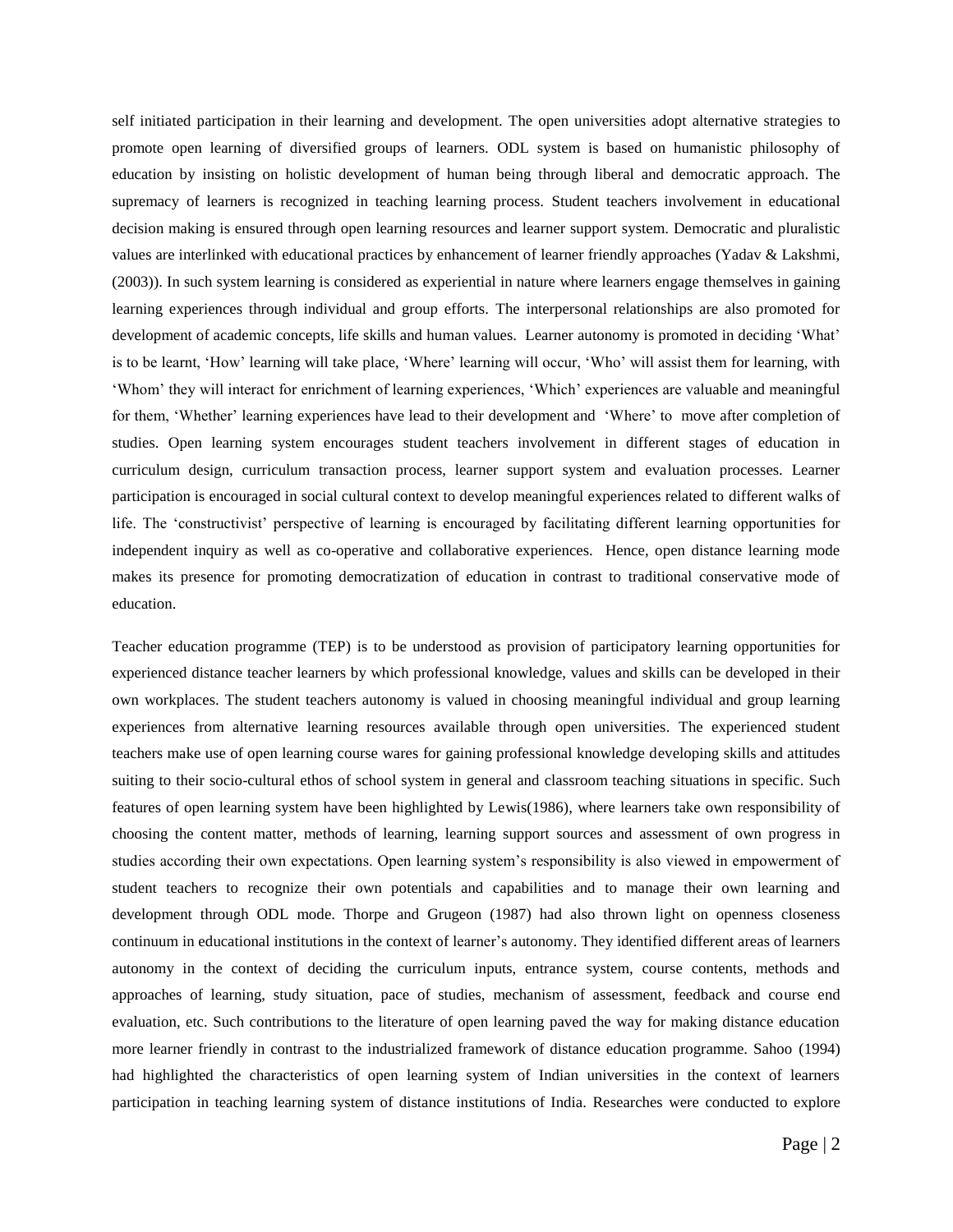openness of Indian system of distance education in the context of learners autonomy in educational practices. The Indian system of Distance Education, since its inception, had promoted teacher education programmes for working teachers at schools located in far-flung areas of the country. Since, the school curriculum has been redesigned (NCERT, 2005) to promote constructive learning opportunities, teacher education strategies must be geared to need such requirements. Accordingly National Council of Teacher Education, developed curriculum framework for teacher education giving emphasis on hands on experience based professional development (NCTE, 2009). Open distance learning based teacher education must prove its worth by incorporating experiential learning based strategies for teacher's preparation in their own workplaces.

## **RATIONALE OF THE STUDY:**

There have been researches in the area of ODL mode teacher education in India like Management of different forms distance education at higher education stage (Patil,1996); Future expansion and instructional system of distance education at higher education stage (Patri, 1996); Process of B.Ed. programmes in open universities, (Kumar,2011); Students learning style and instructional inputs in teacher education programme of IGNOU (Sahoo&Chandra, 2014); Comparative study of teacher education programme through open distance learning mode in Thailand and India (Seebal, 2017); Learning style and processes of development of professional skills among Students of professional courses of open universities, (Chandra, 2018); Academic motivation and academic problems among minority students studying in general and professional streams, (Taufiq, 2018); Involvement of stakeholders in decision making in B.Ed. programmes in university system, (Prasad, 2019). Openness in open university system and dual mode system have been studied by (Patil 1996 & Patri, 1996). They explored learners autonomy to moderate level in open universities. Prasad (2019) had found learners having lower decision making than their teacher counterparts on curriculum design and entrance matters, where as learners autonomy were found higher in Instructional process and assessment and evaluation. So far, the contextual variables affecting learners involvement in instructional system of teacher education through ODL mode have not been explored in the Indian studies. The extent to which student teachers involvement is encouraged in teaching learning processes of open universities in India will exhibit its relevance and meaningfulness in the education system.

In the Indian context, researches have explored moderate level openness of distance education programmes offered by open universities as well as dual mode universities. Student teachers involvement in open learning process can be understood well in the contextual framework. The socio-cultural factors like gender and locale may have influence on student teachers involvement level in instructional system. Similarly, their discipline orientation like science and arts streams may affect their participation pattern in open learning system. Besides contextual variables, the ODL components, like curriculum design, curriculum transaction, learner support services and evaluation system may influence student teachers involvement in instructional system. The contextual variables and the ODL componenets may have interaction effect on student teachers involvement, since participation in individual learning activities and group experience processes are linked with the nature of instructional system and contextual factors in interactive form. On the basis of such rationale the present study has been conducted by the researchers with following objectives.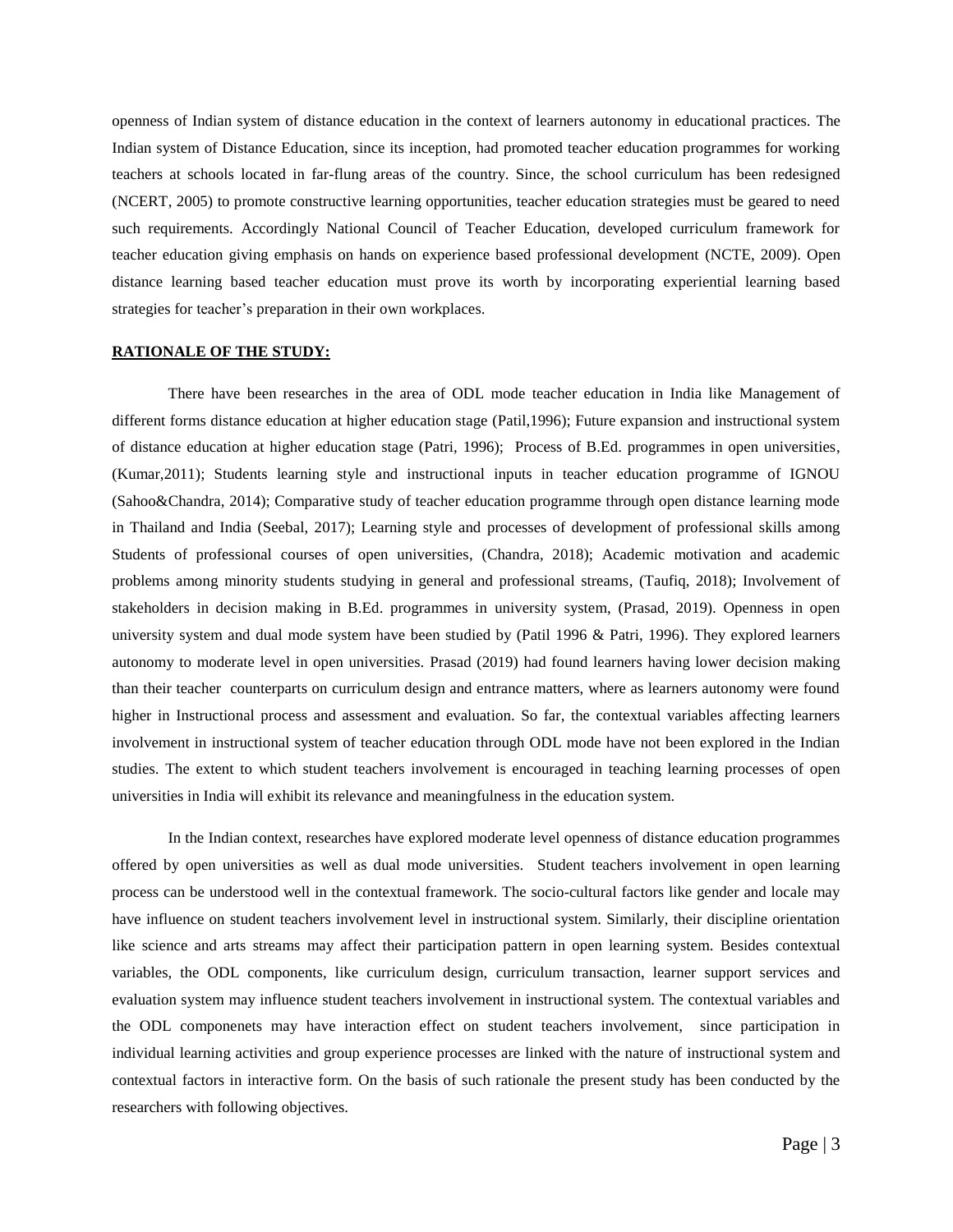## **OBJECTIVES OF THE STUDY:**

- (i) To study the differences in student teachers involvement in instructional system of teacher education programme (TEP) in relation to demographic variables: gender, locale and discipline.
- (ii) To study the differences in student teachers involvement in instructional system of TEP in the context of ODL components.
- (iii) To study the interactive effect of gender and ODL components on student teachers involvement in instructional system of TEP.
- (iv) To study the interactive effect of locale and ODL components on student teachers involvement in instructional system of TEP.
- (v) To study the interactive effect of discipline and ODL components on student teachers involvement in instructional system of TEP.

**HYPOTHESES OF THE STUDY:** The following null hypotheses were formulated in the context of objectives of the study.

# **Null Hypotheses: (1)**

- 1.1 There is no significant effect of gender on student teachers involvement in instructional system of TEP.
- 1.2 There is no significant effect of ODL components on student teachers involvement in instructional system of TEP.
- 1.3 There is no significant interactive effect of gender and ODL components on student teachers involvement in instructional system of TEP.

# **Null Hypotheses: (2)**

- 2.1 There is no significant effect of locale on student teachers involvement in instructional system of TEP.
- 2.2 There is no significant effect of ODL components on student teachers involvement in instructional system of TEP.
- 2.3 There is no significant interactive effect of locale and ODL components on student teachers involvement in instructional system of TEP.

## **Null Hypotheses: (3)**

- 3.1 There is no significant effect of dicipline on student teachers involvement in Instructional system of TEP.
- 3.2 There is no significant effect of ODL components on student teachers involvement in instructional system of TEP.
- 3.3 There is no significant interactive effect of discipline and ODL components on student teachers involvement in instructional system of TEP.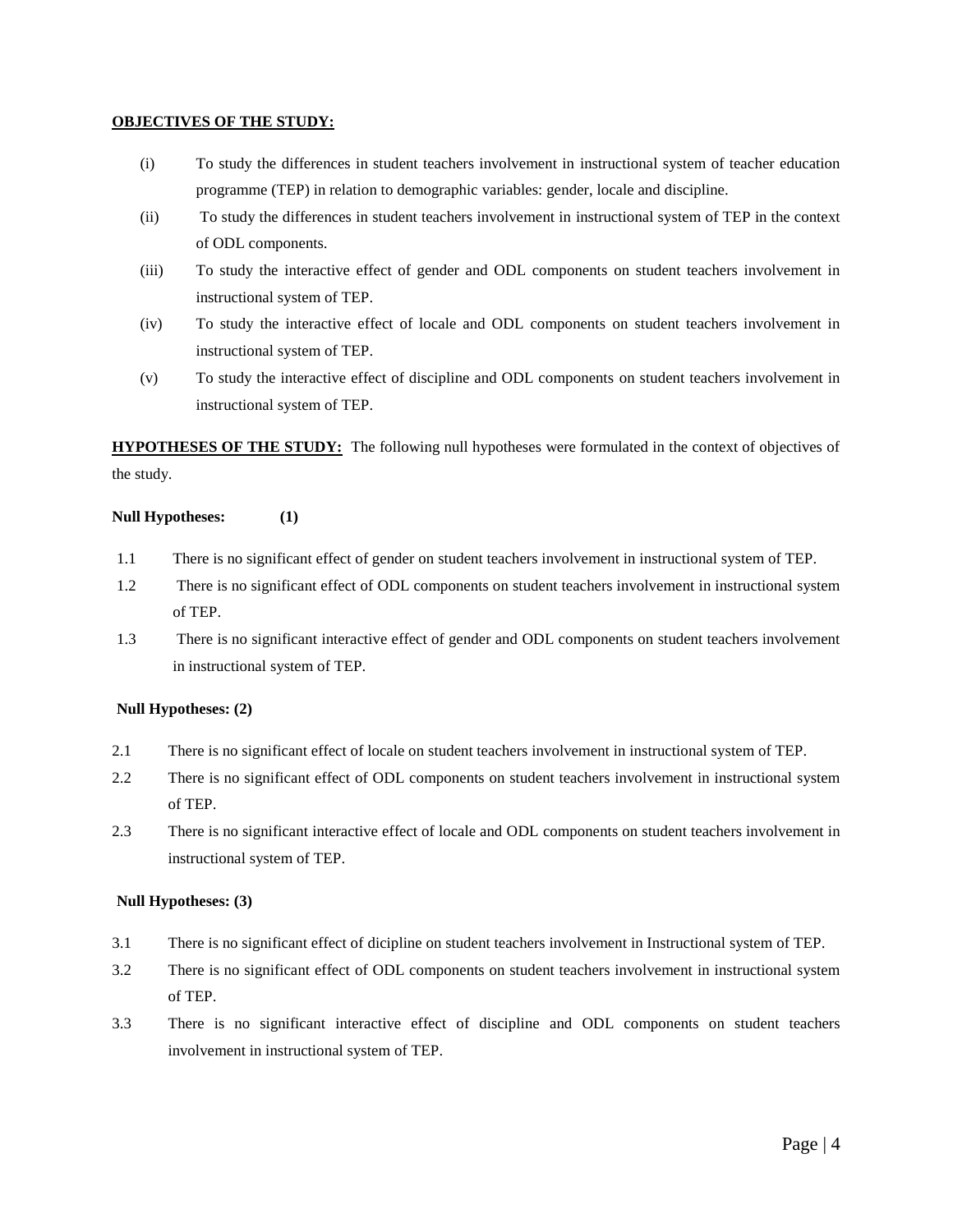#### **Operational Definition of the terms used in the Study:**

- **i. Student teachers involvement** in instructional system means self initiated engagement of learners in instructional system of ODL mode as incorporated in the student teachers involvement scale developed by the authors.
- **ii. ODL mode components** means Curriculum design (CD), Curriculum transaction (CT), Learner support services (LSS) and Assessment & Evaluation (A&E).
- **iii. Gender** classification is delimited to Men and Women.
- **iv.** Locale means Urban and Rural area residence of student teachers.
- **v. Discipline** means Arts and Science stream opted by the student teachers at graduation level.

## **METHODS AND PROCEDURES OF THE STUDY:**

Ex post Facto research design was used in this study. Population of the study covered all the ODL mode B.Ed. student teachers enrolled at study centers of IGNOU and UPRTOU located in the state of Uttar Pradesh (UP) India. The sample covered 400 student teachers (200 each from IGNOU and UPRTOU) enrolled in the study centers at four places of eastern, central and western U.P., India. The ODL mode student teacher involvement scale was developed by the researchers for collection of data. The tool covered 40 items on four dimensions of open learning system viz; Curriculum design (CD); Curriculum Transaction (CT); Learner Support Service (LSS) and Assessment and Evaluation (A&E). The content validity of the tool was established on the basis of judgment of the experts of ODL mode system from different universities of India. The items with correlation values .30 to 1 with total scores were included in the tool. The split half reliability co-efficient of items was calculated as 0.97. Each item of the tool was scored on a three point scale; maximum involvement:3; average involvement :2; and neglegible:1. The raw scores obtained by each respondent on student teachers involvement scale were converted to standard scores, z with mean= 50 and SD= 10. The 2×4 ANOVA and't' tests were used to test the null hypotheses of the study.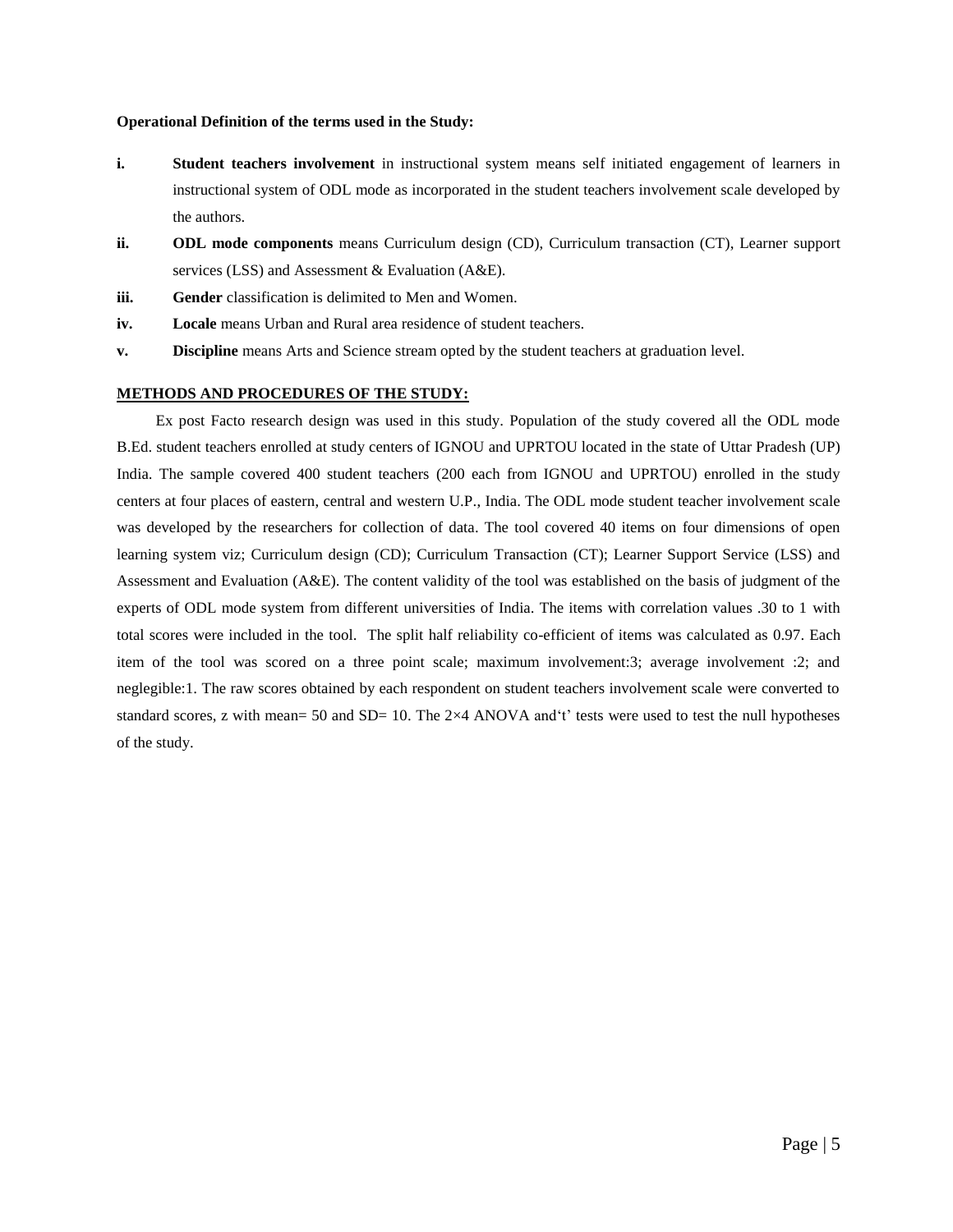**ANALYSIS AND INTERPRETATION OF DATA:** Analysis and interpretation of data have been presented in the following objective wise.

## **Table-1**

## **Summary of 2×4 ANOVA on effect of gender and ODL mode components on student teachers involvement in**

| <b>Source of Variation</b> | SS       | df   | МS      | F     | P-value | F crit |
|----------------------------|----------|------|---------|-------|---------|--------|
| Gender                     | 7.14     |      | 7.14    | 0.40  | 0.52    | 3.85   |
| <b>ODL</b> mode Components | 5077.94  |      | 1692.65 | 95.84 | 5.01    | 2.61   |
| Interaction                | 49.96    | 3    | 16.65   | 0.94  | 0.42    | 2.61   |
| Within                     | 28115.50 | 1592 | 17.66   |       |         |        |
| Total                      | 33250.54 | 1599 |         |       |         |        |

## **instructional system.**

## **Figure-1**

## **Interactive effect of gender and ODL components on student teachers involvement in instructional system.**



From **Table-1** it can be observed that the calculated 'F' value on effect of gender on student teachers involvement in instructional system was 0.40, which was not significant at 0.05 level of significance. In the case of effect of ODL components on student teachers involvement in instructional system the 'F' value was found 95.84, which was found to be significant at 0.01 level of significance. However, in the case of interactive effect of gender and ODL components on student teachers involvement in instructional system the 'F' value was found 0.94, which was not significant at 0.05 level. Hence, it can be concluded that the null hypothesis of no significant effect of gender on student teachers involvement in instructional system was not rejected. However, the null hypothesis of no significant effect of ODL components on student teachers involvement in instructional system was rejected at 0.01 level of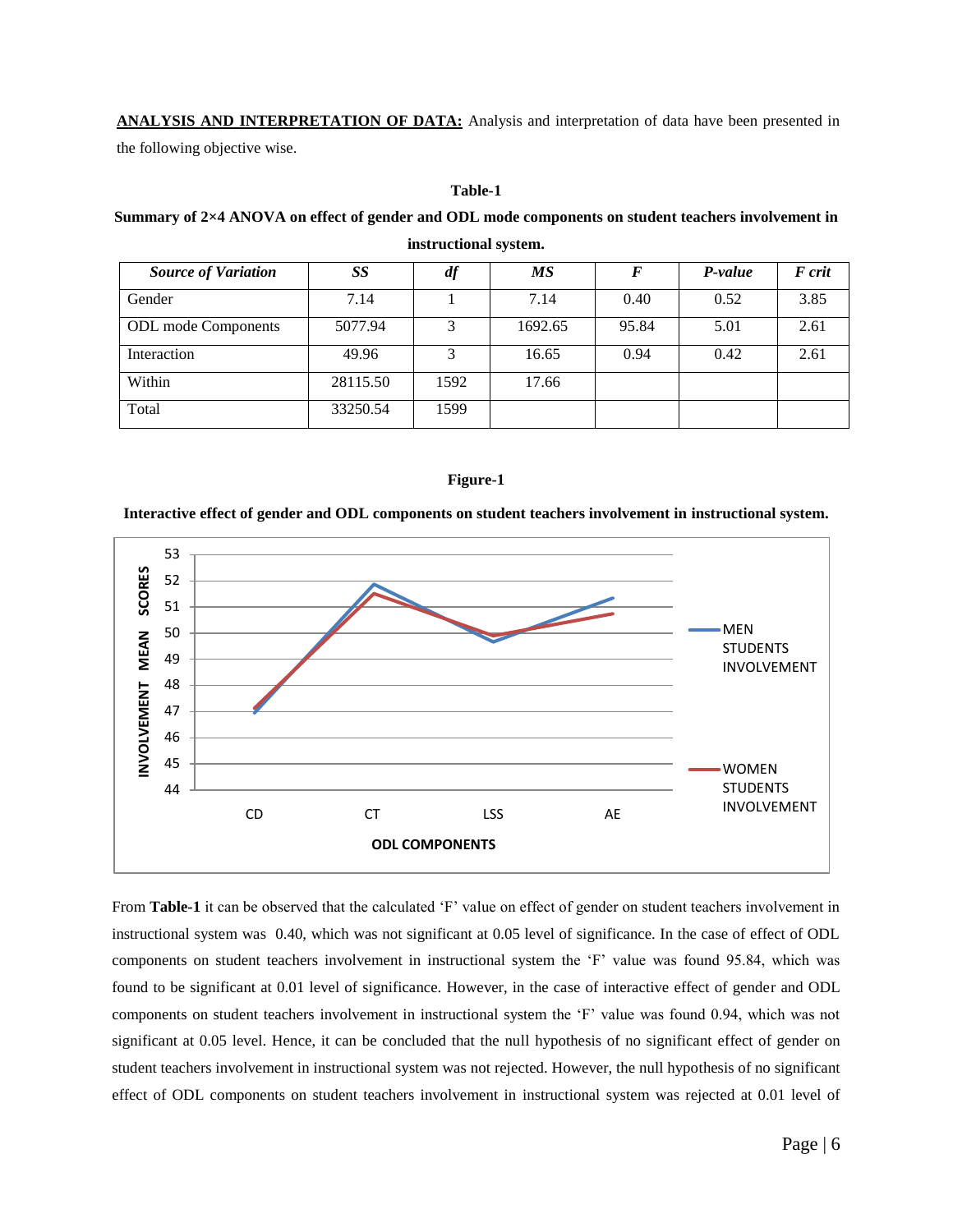significance. It means, there was significant effect of ODL components on student teachers involvement in instructional system. This can, also, be concluded that there was no interaction effect of gender and ODL components on student teachers involvement in instructional system (see **Figure-1**). This is indicative of the fact that effects of gender and ODL components are independent of each other to explain student teachers involvement in instructional system. It may be stated that ODL components affect student teachers involvement in instructional system irrespective of gender of student teachers.

#### **Table-2**

**Summary of 2×4 ANOVA on effect of locale and ODL mode components on student teachers involvement in instructional system.**

| <b>Source of Variation</b> | SS       | df   | <b>MS</b> |        | P-value | F crit |
|----------------------------|----------|------|-----------|--------|---------|--------|
| Locale                     | 2.46     |      | 2.46      | 0.16   | 0.69    | 3.85   |
| ODL mode components        | 4551.38  |      | 1517      | 100.62 | 1.20    | 2.61   |
| Interaction                | 181.07   | 3    | 60.36     | 4.00   | 0.007   | 2.61   |
| Within                     | 24003.04 | 1592 | 15.08     |        |         |        |
| Total                      | 28737.95 | 1599 |           |        |         |        |



#### **Interactive effect of locale and ODL components on student teachers involvement in instructional system.**



From **Table-2** it can be observed that the calculated 'F' value on effect of locale on student teachers involvement in instructional system was found 0.16 which was not significant at 0.05 level of significance. In the case of effect of ODL components on student teachers involvement in instructional system the 'F' value was found 100.62, which was found to be significant at 0.01 level of significance. However, in the case of interactive effect of locale and ODL components on student teachers involvement in instructional system the 'F' value was found 4.0, which was significant at 0.01 level. This can be concluded that there was significant interactive effect of locale and ODL components on student teachers involvement in instructional system (see **Figure-2**). This shows that locale and ODL components are dependent upon each other to explain student teachers involvement in instructional system.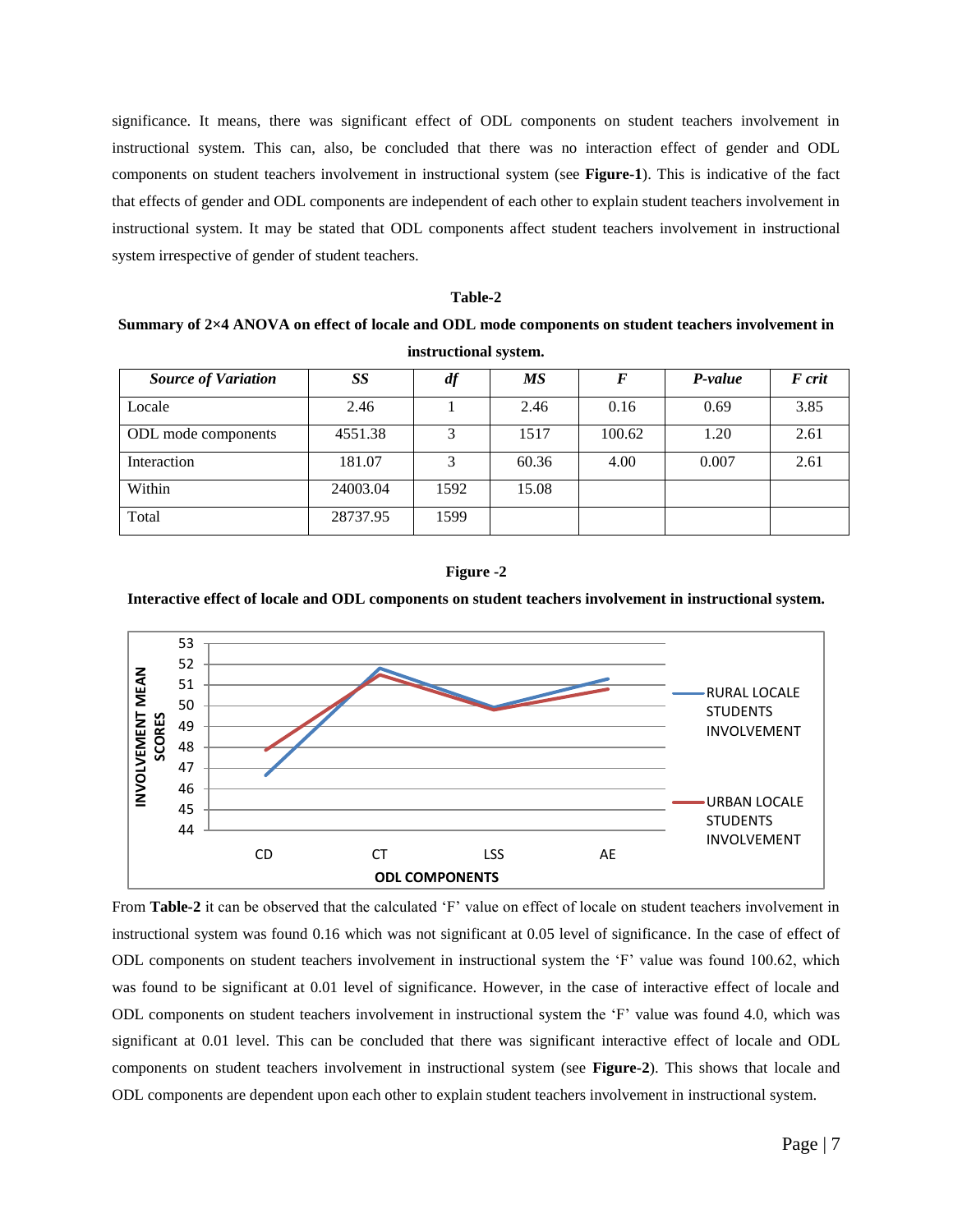#### **Table-3**

| instructional system.      |          |                   |           |       |         |        |  |
|----------------------------|----------|-------------------|-----------|-------|---------|--------|--|
| <b>Source of Variation</b> | SS       | df                | <b>MS</b> |       | P-value | F crit |  |
| Discipline                 | 0.21     |                   | 0.21      | 0.013 | 0.91    | 3.85   |  |
| <b>ODL</b> mode Components | 4414.62  | 3                 | 1471.54   | 97.88 | 3.84    | 2.61   |  |
| Interaction                | 39.36    | $\mathbf{\Omega}$ | 13.12     | 0.87  | 0.45    | 2.61   |  |
| Within                     | 23935.23 | 1592              | 15.03     |       |         |        |  |

**Summary of 2×4 ANOVA on effect of discipline and ODL mode components on student teachers involvement** 

## **Figure-3**

Total 28389.42 1599

**Interactive effect of discipline and ODL components on student teachers involvement in instructional system.**



From **Table-3** it can be observed that the calculated 'F' value on effect of discipline on student teachers involvement in instructional system was found 0.01 which was not significant at 0.05 level of significance. In the case of effect of ODL components on student teachers involvement in instructional system the 'F' value was found 97.88, which was found to be significant at 0.01 level of significance. However, in the case of interactive effect of discipline and ODL components on learners involvement in instructional system the 'F' value was found 0.87, which was not significant at 0.05 level. Hence, it can be concluded that the null hypothesis of no significant effect of discipline on student teachers involvement in instructional system was not rejected. However, the null hypothesis of no significant effect of ODL components on student teachers involvement in instructional system was rejected at 0.01 level of significance. It means, there was significant effect of ODL components on student teachers involvement in instructional system. This can be also concluded that there was no significant interaction effect of discipline and ODL components on student teachers involvement in instructional system. This is indicative of the fact that effects of discipline and ODL components are independent of each other to explain student teachers involvement in instructional system (see **Figure-3**). It may be stated that ODL components affect student teachers involvement in instructional system irrespective of discipline of student teachers.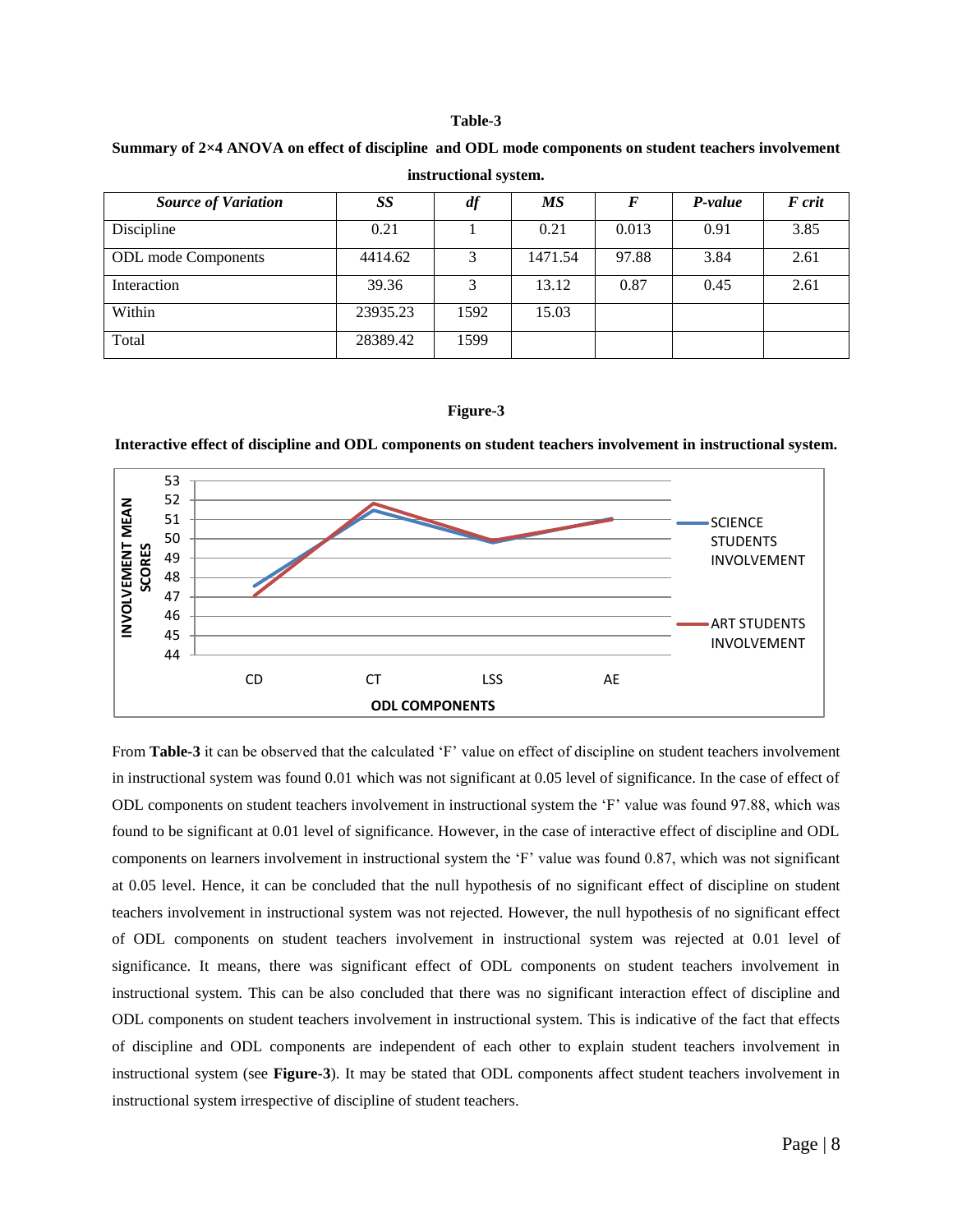#### **Post Hoc 't' Test:**

In order to determine significance of difference in the mean involvement scores corresponding to different pair of groups of ODL components (CD-CT, CD-LSS, CD-AE, CT-LSS, CT-AE and LSS-AE); the post hoc analysis was performed by applying 't' test. The results have been presented in Table-4.

#### **Table-4**

**Post hoc 't' test on student teachers involvement mean difference on ODL components in different pairs.** 

|                           | $M1$ (CD)                | $M2$ (CT) | $M3$ (LSS) | $M4$ (AE) |
|---------------------------|--------------------------|-----------|------------|-----------|
|                           | 46.95                    | 51.86     | 49.65      | 51.33     |
| M1 (CD) 46.95             |                          | 4.90      | 2.70       | 4.38      |
| M <sub>2</sub> (CT) 51.86 | $\overline{\phantom{0}}$ |           | 2.21       | 0.53      |
| M3 (LSS) 49.65            | ۰                        |           | ۰          | 1.68      |
| $M4(AE)$ 51.33            | ۰                        |           |            |           |

The Post hoc test of mean differences by use of't' was adopted to determine critical mean difference between different pairs of ODL components (Aggarwal, 2013). The't' values were calculated with the help of MSw from ANOVA summary Table.1. the 't' values to be significant differences of mean scores pair were calculated by multiplying SED with 2.58 for 0.01 level and 1.96 for 0.05 respectively. The table of mean differences of student teacher involvement scores ODL components wise revealed that all the mean differences, other than student teachers involvement with regard to CT and AE are larger than the critical mean difference 1.09 value at 0.01 level. It can be observed from Table 4 that the mean scores of student teachers involvement with regard to CT (51.81) was found higher than the mean scores of ODL components CD(46.65), LSS(49.92) and A &E (51.30) respectively.

This difference revealed students highest involvement in curriculum transaction over student teachers involvement in two ODL components viz; CD and LSS, where as, there was no significant difference in student teachers involvement with regard to  $CT$  and  $A \& E$ . In other words, it can be said that the student teachers involvement level with regard CT and A & E were of high order. It can be noticed from Table-4 that student teachers involvement in LSS, (49.92) was higher than the first component of ODL viz; CD (46.65) where as it lower than the 4<sup>th</sup> component of ODL A&E (51.30). The involvement level in A&E (51.30) was also found higher than the first component of instruction, CD(46.65). The test of differences of mean scores of student teachers involvement in TEP componentwise revealed the order of preferences, as, (i) CT (51.50), (ii) A&E (51.30), (iii) LSS(49.92) and (iv) CD(46.65). These findings revealed that curriculum transaction and assessment and evaluation promote higher level of student teachers involvement, where as, student teacher involvement with regard to curriculum design was found negligible. Their involvement in instructional system regard LSS was found to be of moderate nature.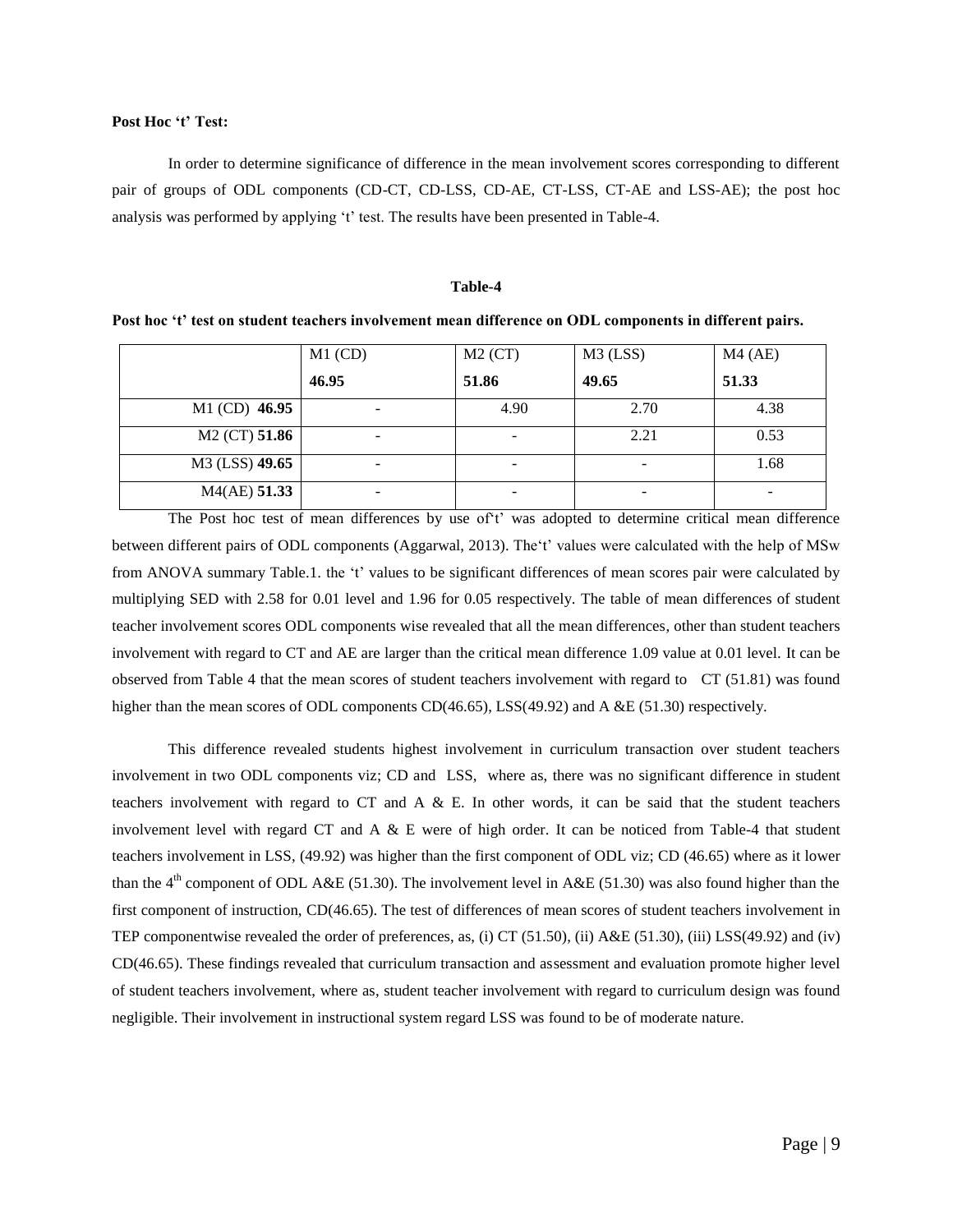**CONCLUSION:** The findings revealed that curriculum design part did not ensure involvement of learners, thereby indicating centralized system. The student teachers involvement have not been valued to develop learner friendly curriculum by taking into consideration their problems in school situation, professional needs and priorities. Moreover, learner support services, which are supposed to be of learner friendly nature have not been valued properly by ODL system. They appear to be of structured nature. The dominance of regional directors and programme co-ordinators over management of learner support activities are clearly visible in ODL system. Student teachers moderate involvement indicates lesser openness of learner support system. Special attention of the open universities is sought to make it context specific and problem oriented in nature. The learner support system must incorporate flexibility and encourage learners involvement in solving problems in decentralized form. The results are found to be encouraging with regard to learner's involvement in curriculum transaction process and assessment and evaluation process. There is scope for promoting more learner specific activities with the provision of ICT based learning and collaborative efforts for learning and development in teacher's workplaces. Appropriate networking and monitoring of curriculum transaction and evaluation practices must be encouraged in TEP of open universities. This will lead to establish credentials of TEP of ODL system.

#### **REFERENCES:**

- **Aggarwal, Y.P.(2013),** *Statistical methods: concepts application and computation*, third revised edition, Sterling publishers pvt. Ltd. New Delhi.
- **Chandra, S. (2018).** *A study of learning styles and process of development of professional skills among students of professional courses of open universities*, Unpublished D.Phil. Education thesis, Allahabad University, Allahabad.
- **Kumar, S., (2011)**.*A study of process of B.Ed. programmes in open universities.* Unpublished D.phil.(Education) thesis, University of Allahabad, Allahabad.

**Lewis R., (1986).***What is open learning?.* Open Learning, Vol.2.

- **NCTE,** New Delhi **(2009),** National Curriculum Frame Work for Teacher Education.
- **NCERT,** New Delhi **(2005),** National curriculum framework-2005
- **Patil, S. S., (1996),** *Management of Different form of Distance Education at Higher Education stage in Karnataka and its futures towards 2005*.Unpublished Ph.D. (Education) thesis, DAVV, Indore.
- **Patri K. (1996),** A study of future expansion and instructional system of distance education at higher education in Orissa(by 2005), Unpublished Ph.D. (Education) thesis, DAVV, Indore.
- **Prasad, C. (2019),** *A study of the involvement of stakeholders in decision making in B.Ed. programmes in open university system*, Unpublished D.Phil. Education thesis, Allahabad University, Allahabad.
- **Sahoo and Prasad (2018),** *Decision making level of students and teacher educators in secondary teacher degree programme of open university. AAOU 2018, Conference*